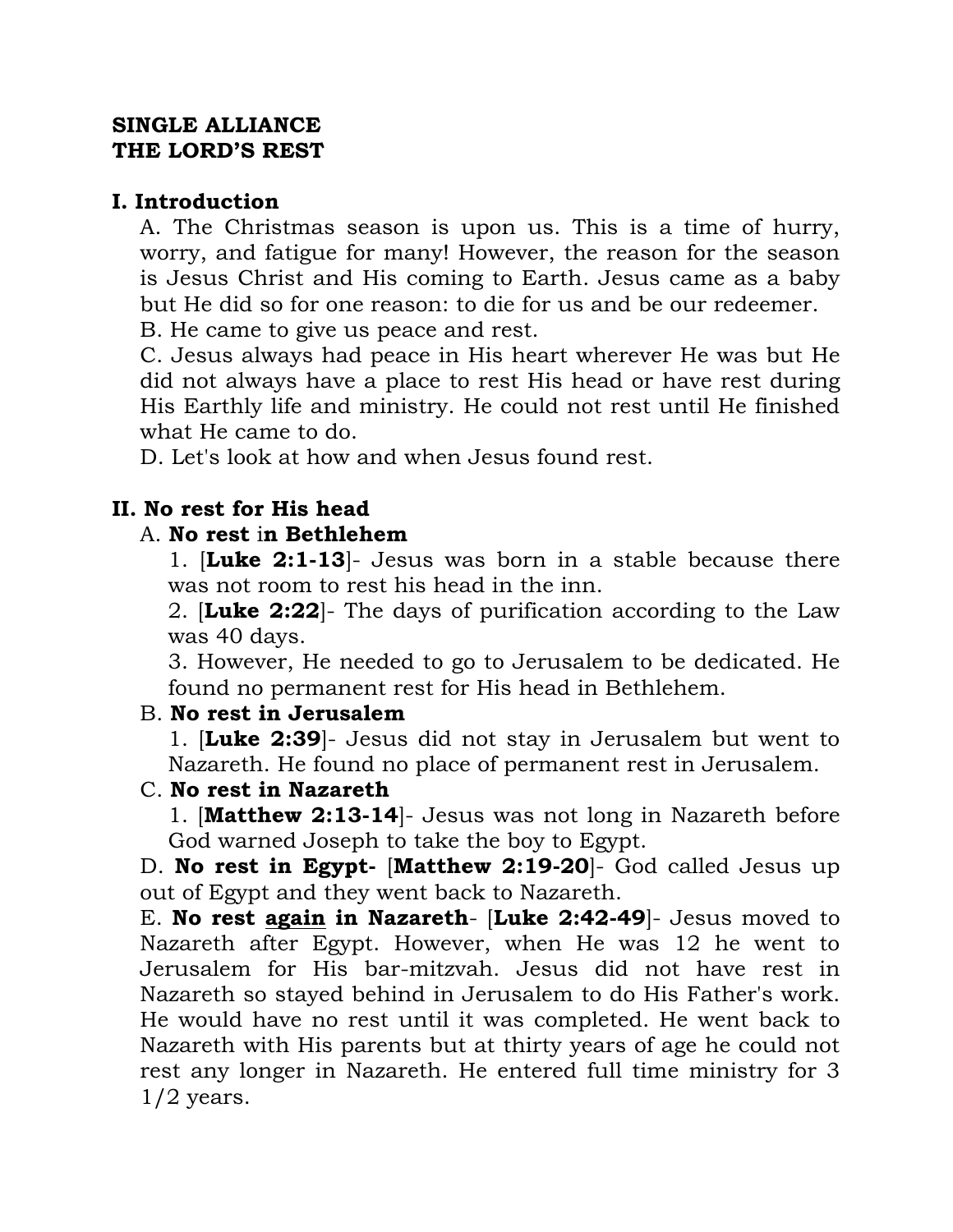F. **No rest in His ministry**- [**Matthew 8:20**]- Foxes have holes, birds have nests, but the Son of Man has no where to lay His head. The Greek word for "lay" is **klino**- which means to recline or rest. Jesus could not find rest until the purpose for which he was born a baby in the manger was realized.

1. [**Luke 9:51**]- Set His face like a flint towards Jerusalem- He could not rest until His mission was finished.

2. [**Luke 12:50**]- He had a baptism to undergo and was urged, compelled, and constrained until it had been accomplished.

G. **Jesus finally found rest for His HEAD at the cross**- [**John 19:30**]- Jesus dismissed His Spirit and bowed His head upon His chest. The word "bowed" is the same Greek word **klino**, where Jesus said He had nowhere to "rest" His head. **In death for us Jesus rested His head upon His breast which represents His great love for us.**

H. **No rest for His soul at the cross**- [**Acts 2:27**] Jesus descended and suffered in hell for us. His soul found no rest in hell.

#### **III. Entering into His Rest**

A. Jesus was raised on the third day because our sins were paid for and removed for us and our punishment was fully exacted upon Christ for us.

B. [**Hebrews 10:12**] -Jesus ascended up to heaven and sat down at the right hand of God. **Finally Jesus found complete and permanent rest after he completed the purpose for which he became a baby in the manger.** 

C. [**Ephesians 1:22**] Jesus is the head of the church. Our head, Jesus Christ, is at rest beside God. We are His body. The body is one with the head. We are called to enter into His rest.

1. [**Hebrews 4:11**]- We are to labor and strive to enter into His rest- this rest is faith in His Finished Work

2. [**1 Tim 6:12**]- Our only fight should be the good fight of faith- A good fight is one we win. Faith is always in God's grace and finished work.

D. Jesus finds rest in us when we enter into the rest of faith in Him and His finished work

1. [**Ephesians 3:17**]- When we enter the rest of faith and trust in Christ's finished work then Christ **dwells** in our hearts.